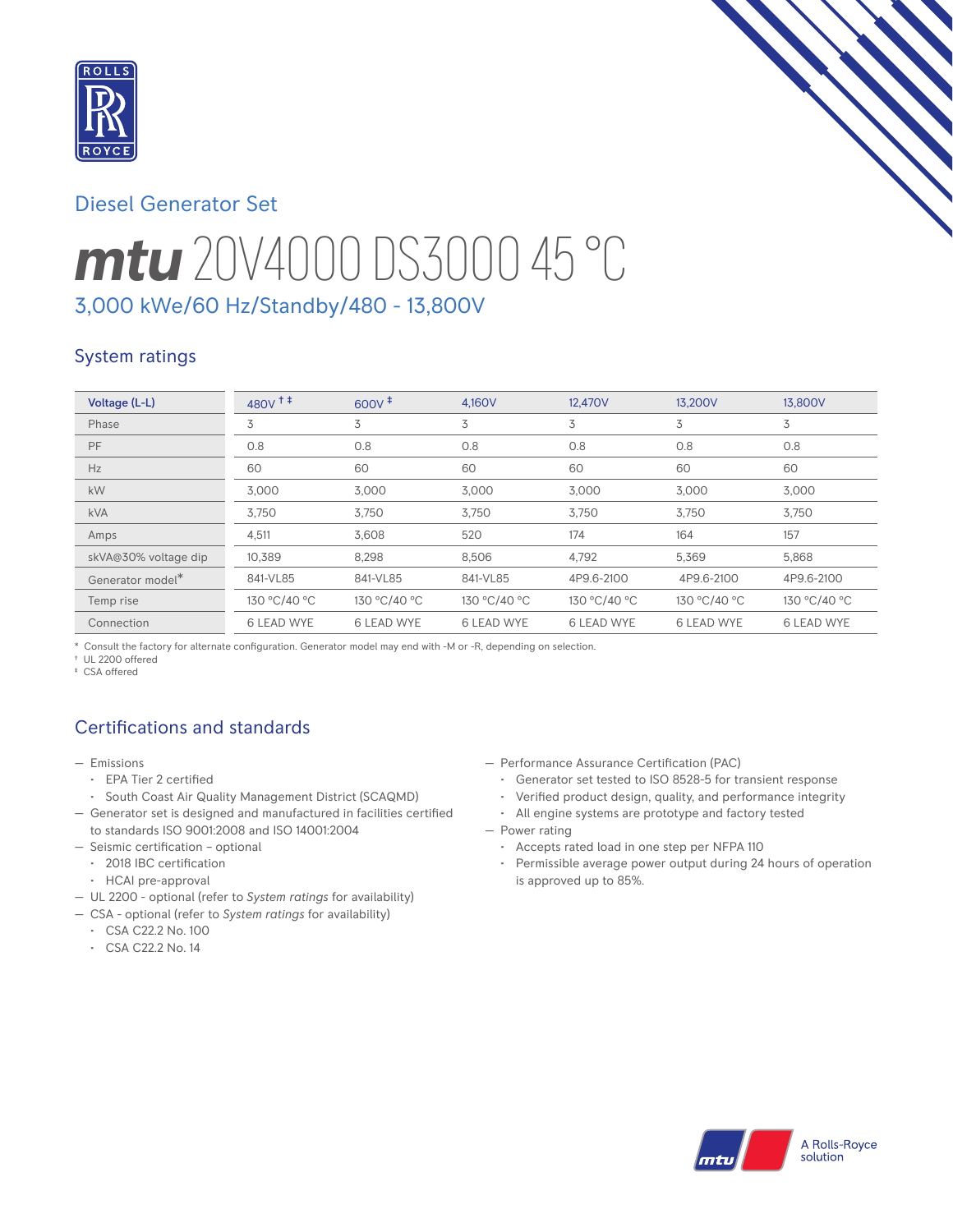## Standard features \*

- Single source supplier
- Global product support
- Two (2) Year/3,000 Hour Basic Limited Warranty
- 20V4000 diesel engine
	- 95.4 liter displacement
	- Common rail fuel injection
- 4-cycle
- Complete range of accessories
- Cooling system
	- Integral set-mounted
	- Engine-driven fan

# Standard equipment \*

#### Engine

- Air cleaners
- Oil pump
- Oil drain extension and shut-off valve
- Full flow oil filter
- Closed crankcase ventilation
- Jacket water pump
- Inter cooler water pump
- Thermostats
- Blower fan and fan drive
- Radiator unit mounted
- Electric starting motor 24V
- Governor electronic isochronous
- Base structural steel
- SAE flywheel and bell housing
- Charging alternator 24V
- Battery box and cables
- Bulkhead fuel connectors
- Flexible exhaust connection
- EPA certified engine

#### Generator

- NEMA MG1, IEEE, and ANSI standards compliance for temperature rise and motor starting
- Sustained short circuit current of up to 300% of the rated current for up to 10 seconds
- Self-ventilated and drip-proof
- Superior voltage waveform
- Digital, solid state, volts-per-hertz regulator
- Brushless alternator with brushless pilot exciter
- 4 pole, rotating field
- 130 °C maximum standby temperature rise
- 2-bearing, sealed
- Flexible coupling
- Full amortisseur windings
- 125% rotor balancing
- 3-phase voltage sensing
- $\pm$  0.25% voltage regulation no load to full load
- 100% of rated load one step
- 5% maximum total harmonic distortion
- Generator
	- Brushless, rotating field generator
	- 2/3 pitch windings
	- Permanent Magnet Generator (PMG) supply to regulator
- 300% short circuit capability
- Digital control panel(s)
	- UL recognized, CSA certified, NFPA 110
	- Complete system metering
	- LCD display

#### Digital control panel(s)

- Digital metering
- Engine parameters
- Generator protection functions
- Engine protection
- CANBus ECU communications
- Windows®-based software
- Multilingual capability
- Communications to remote annunciator
- Programmable input and output contacts
- UL recognized, CSA certified, CE approved
- Event recording
- IP 54 front panel rating with integrated gasket
- NFPA 110 compatible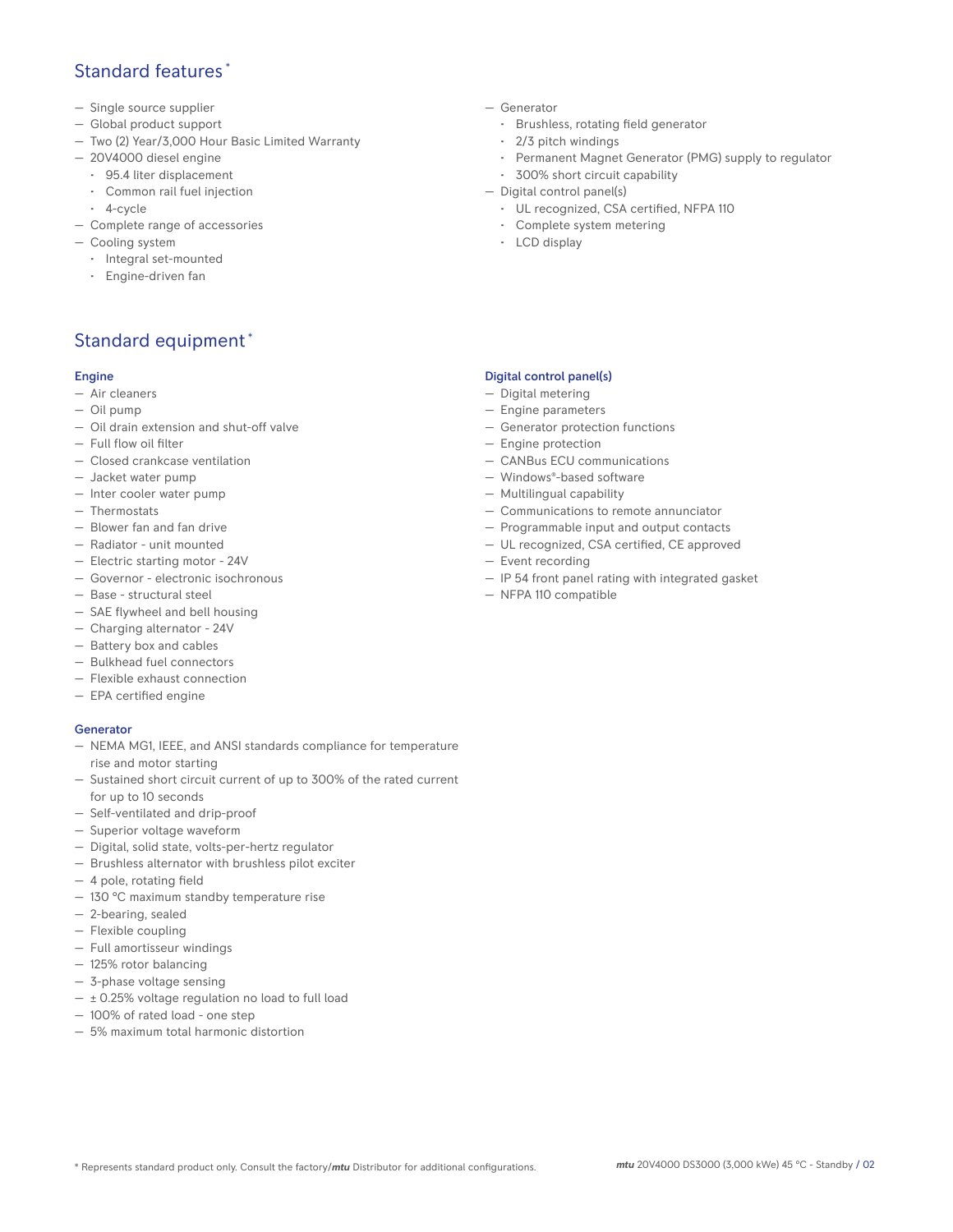# Application data

#### Engine

| Manufacturer                         | mtu                           |
|--------------------------------------|-------------------------------|
| Model                                | 20V4000G94S                   |
| Type                                 | 4-cycle                       |
| Arrangement                          | $20-V$                        |
| Displacement: $L$ (in <sup>3</sup> ) | 95.4 (5,822)                  |
| Bore: cm (in)                        | 17 (6.69)                     |
| Stroke: cm (in)                      | 21(8.27)                      |
| Compression ratio                    | 16.4:1                        |
| Rated rpm                            | 1.800                         |
| Engine governor                      | electronic isochronous (ADEC) |
| Maximum power: kWm (bhp)             | 3,490 (4,680)                 |
| Steady state frequency band          | ± 0.25%                       |
| Air cleaner                          | dry                           |
|                                      |                               |

#### Liquid capacity

| Total oil system: L (gal)             | 390 (103)  |
|---------------------------------------|------------|
| Engine jacket water capacity: L (gal) | 205 (54.2) |
| After cooler water capacity: L (gal)  | 50 (13.2)  |
| System coolant capacity: L (gal)      | 860 (227)  |
|                                       |            |

#### Electrical

| Electric volts DC                                            | 24    |
|--------------------------------------------------------------|-------|
| Cold cranking amps under -17.8 $^{\circ}$ C (O $^{\circ}$ F) | 4.200 |
| Batteries: group size                                        | 8D    |
| Batteries: quantity                                          |       |

#### Fuel system

| Fuel supply connection size          | $-16$ JIC 37 $\degree$ female |
|--------------------------------------|-------------------------------|
|                                      | 1" NPT adapter provided       |
| Fuel return connection size          | $-16$ JIC 37 $\degree$ female |
|                                      | 1" NPT adapter provided       |
| Maximum fuel lift - cranking: m (ft) | $1(3.3)*$                     |
| Maximum fuel lift - running: m (ft)  | 3.1(10)                       |
| Recommended fuel                     | diesel #2                     |
| Total fuel flow: L/hr (gal/hr)       | 1,620 (428)                   |

\* Fuel lift pump for cranking increases lift to: m (ft) 3.1 (10)

#### Fuel consumption

| At 100% of power rating: L/hr (gal/hr)<br>At 75% of power rating: L/hr (gal/hr) | 784 (207)<br>594 (157) |
|---------------------------------------------------------------------------------|------------------------|
| At 50% of power rating: L/hr (gal/hr)<br>Cooling - radiator system              | 413 (109)              |
|                                                                                 |                        |
| Ambient capacity of radiator: °C (°F)                                           | 45 (113)               |
| Maximum restriction of cooling air: intake                                      |                        |
| and discharge side of radiator: kPa (in. H <sub>2</sub> O)                      | 0.12(0.5)              |
| Water pump capacity: L/min (gpm)                                                | 1,567(414)             |
| After cooler pump capacity: L/min (gpm)                                         | 567 (150)              |
| Heat rejection to coolant: kW (BTUM)                                            | 1,300 (73,929)         |
| Heat rejection to after cooler: kW (BTUM)                                       | 970 (55,162)           |
| Heat radiated to ambient: kW (BTUM)                                             | 258 (14,698)           |
| Fan power: kW (hp)                                                              | 60.6 (81.3)            |
| Air requirements                                                                |                        |
| Aspirating: *m <sup>3</sup> /min (SCFM)                                         | 264 (9,323)            |
| Air flow required for radiator                                                  |                        |
| cooled unit: *m <sup>3</sup> /min (SCFM)                                        | 3,082 (108,843)        |
| Remote cooled applications; air flow required for                               |                        |
| dissipation of radiated generator set heat for a                                |                        |
| maximum of 25 °F rise: *m <sup>3</sup> /min (SCFM)                              | 936 (33,045)           |
|                                                                                 |                        |
| * Air density = $1.184 \text{ kg/m}^3$ (0.0739 lbm/ft <sup>3</sup> )            |                        |
| <b>Exhaust system</b>                                                           |                        |
| Gas temperature (stack): °C (°F)                                                | 525 (977)              |
| Gas volume at stack temperature: m <sup>3</sup> /min (CFM)                      | 702 (24,791)           |

| Gas volume at stack temperature: m <sup>3</sup> /min (CFM)  | 702 (24,791) |
|-------------------------------------------------------------|--------------|
| Maximum allowable back pressure at                          |              |
| outlet of engine, before piping: kPa (in. H <sub>2</sub> O) | 8.5(34.1)    |